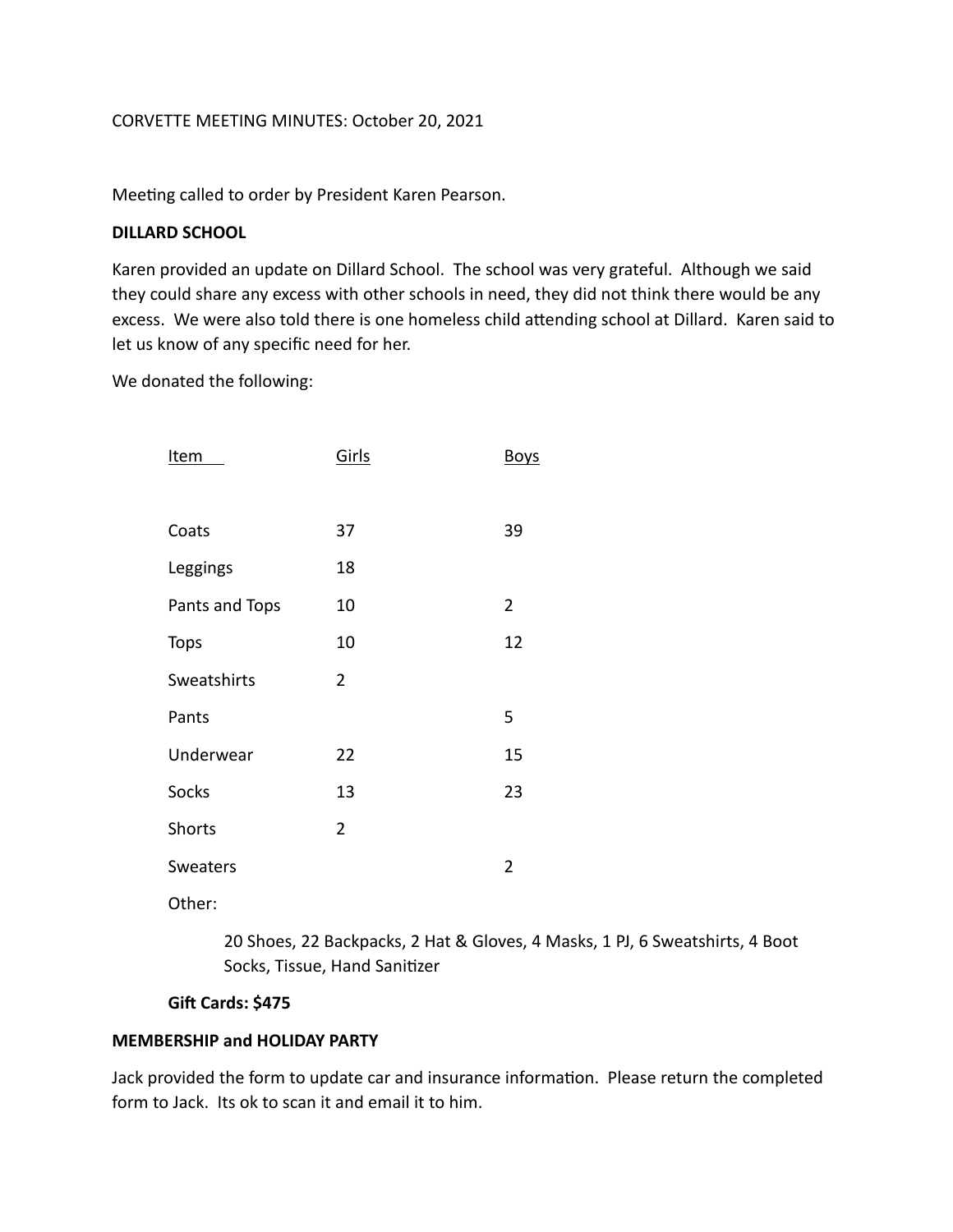After a vote of the members present, annual dues are now \$40 per couple/membership.

The Holiday Party will be at the Villas on December 15th. The Villas is under new management. Rental cost will be \$200. Cost to attend is \$35 per couple. Karen and Dennis will again cook for us. Signups for side dishes and desserts will be at the November meeting. However, Karen accepted signups for decorating tables. They are:

Susan Mellegers

Brenda Mann

Sally Parker and Heidi Warrick

Bryant, McDonald and Kilborn

Karen Pearson

### **OTHER**

Karen thanked Jack and Sally for spearheading the collection/donation to fire victims and shared the article in the River Valley Times.

The revised By Laws were passed by a vote of 25 to 4. They will take effect with the new officers.

Nominations for officers for the coming year were taken. They are:

President - Patrick O'Hern (Note: Patrick was not present. He may or may not accept.)

Vice President - none

Treasurer – Kent Kilborn (volunteered)

Secretary – none

The election will be held at the November meeting. The club needs officers if we are to continue. The current board has served for 2 years.

Jack thanks those who participated in the recent soldier homecoming. The family was very grateful for our support.

#### **COMING EVENTS**

Turkey Run - Friday, November 12th. Frozen turkeys only.

Toy Run – Sunday, December 5th. Jack has a new place for lunch about an hour from the hospital.

Santa cruise – Thursday, December 23rd. Dennis will wear the suit.